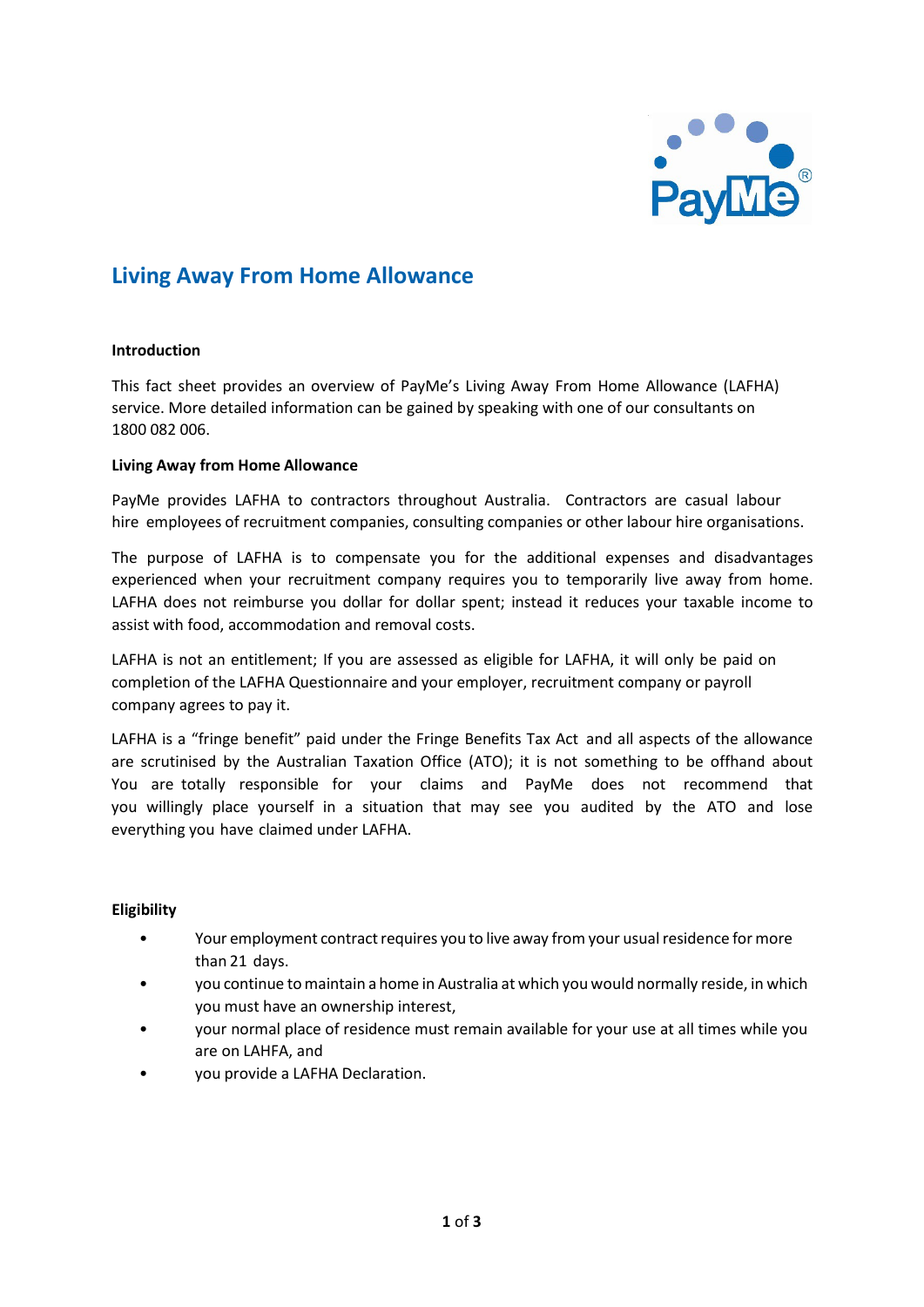## **What can be claimed under LAFHA?**

LAFHA is paid in three components, the Accommodation Component, the Food Component and Relocation expenses:

- **The Accommodation Component**. The Accommodation Component must pass the ATO test so that it is considered to be "reasonable". For example, if you were previously living in a onebedroom apartment and you lease a one-bedroom apartment for the duration of your contract, that would be deemed reasonable.
- **The Food Component**. Every year, the ATO sets a reasonable food component that forms a part of your LAFHA and this is shown below.
- **Relocation Expenses**. Relocation expenses can be paid as LAFHA to assist with the costs of removal, storage, packing, unpacking and insurance of household effects at the temporary location and to return to the usual place of residence. Relocation costs may include costs related to pets.
- **Temporary Accommodation**.
	- $\circ$  Temporary accommodation at you usual place of residence for up to 21 days if there is a valid reason you cannot occupy your home.
	- o Temporary accommodation at new location limited to an occupancy period that begins seven days before you start work at the new location and ends when you could reasonably be expected to occupy long-term accommodation by lease; this is four weeks.
- **Utilities**. Connection or reconnection of gas, electricity and telephone services to your new home so long as you had these connected at your permanent home. The continuous claim of these expense is not permitted.

# **The Food Component**

Between 1 April 2021 and 31 March 2022, the ATO has indicated that you can claim the following per week:

|           | One adult                     | \$241.00 |
|-----------|-------------------------------|----------|
| $\bullet$ | Two adults                    | \$341.00 |
|           | Three adults                  | \$441.00 |
|           | One adult and one child       | \$291.00 |
|           | Two adults and one child      | \$391.00 |
| $\bullet$ | Two adults and two children   | \$441.00 |
|           | Two adults and three children | \$491.00 |
|           | Three adults and one child    | \$491.00 |
|           | Three adults and two children | \$541.00 |
|           | Four adults                   | \$541.00 |